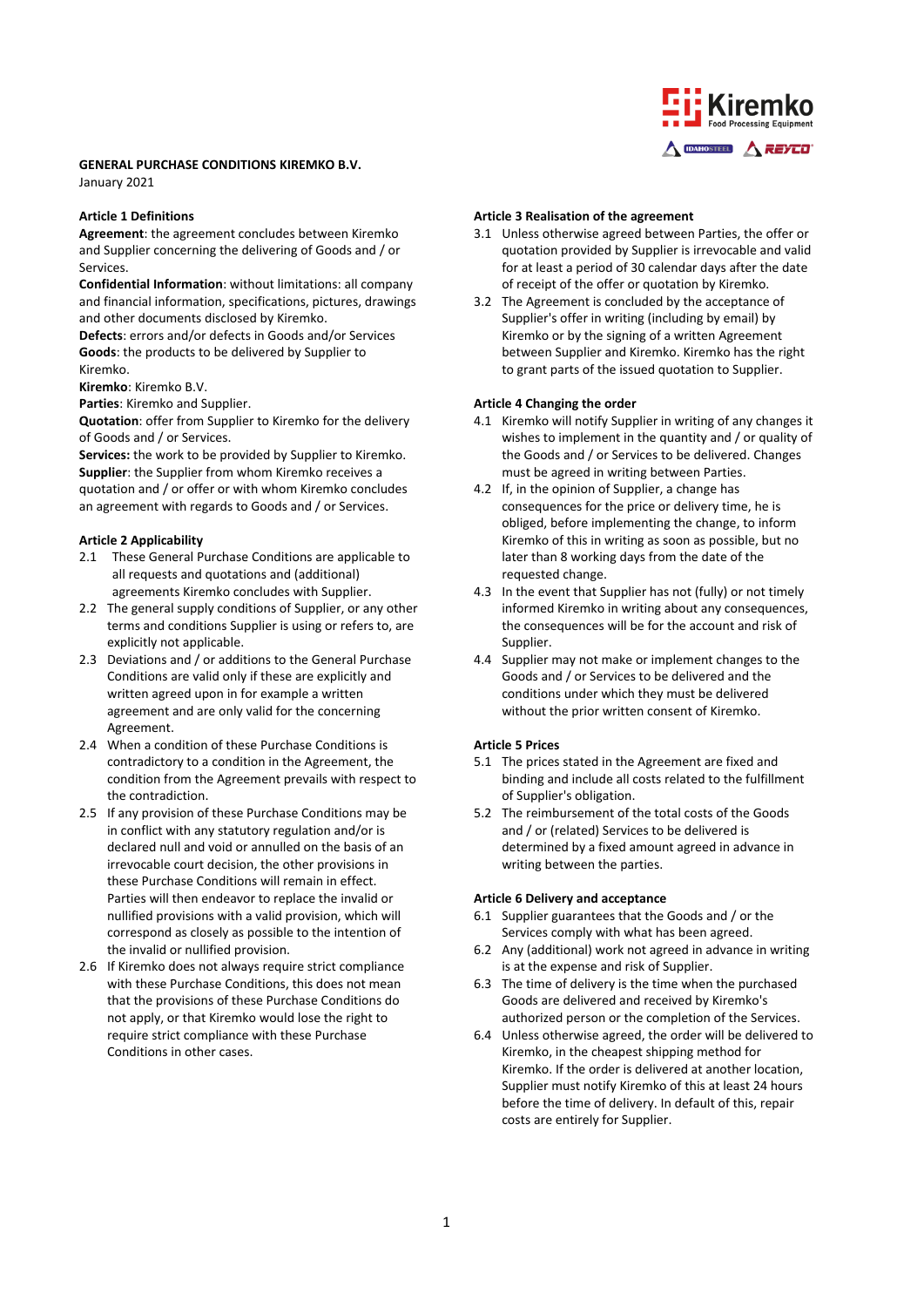

- 6.5 The Goods are at the risk of Supplier until the time of actual delivery.
- 6.6 If an Incoterm is agreed, Articles 6.4 and 6.5 do not apply.
- 6.7 Delivery by Supplier will take place at the agreed place and time or within the agreed term. If Kiremko has not determined a delivery time, the delivery time confirmed by Supplier to Kiremko applies. If a delivery time has been exceeded, Kiremko will give Supplier a notice of default and give Supplier a reasonable period in which to deliver. If Supplier does not deliver within the latter term, Supplier is in default.
- 6.8 The consignment note must be signed on delivery by an authorized Kiremko employee. This employee signs the delivered order checking the number of items delivered and indicates defects that are present at first sight. Within 8 working days after delivery, Kiremko can inform Supplier if the delivered order or any part of the delivered order has not been delivered in accordance with the specified and agreed specifications. Kiremko is entitled to withdraw the entire or part of the order. Costs arising from this are at the expense of Supplier.
- 6.9 As soon as Supplier knows or ought to know that the delivery will not take place, or that delivery will not be properly and on time as agreed, it will immediately notify Kiremko in writing, stating the circumstances that give rise to this non-compliance.
- 6.10 Unless otherwise agreed, Supplier is not entitled to fulfill the agreement in parts.
- 6.11 If Kiremko requests Supplier to postpone delivery, Supplier will, at his own expense, store, preserve, secure and insure the Goods properly packaged, separated and recognizable for a maximum period of 15 working days.
- 6.12 Without prejudice to Kiremko's right in accordance with the provisions of this article, if a situation as referred to in paragraph 8 of this article arises, the parties shall consult whether, and if so, how, the situation that has arisen can still be resolved to the satisfaction of Kiremko.
- 6.13 Kiremko can never be obligated to purchase a specific minimum volume or to purchase Goods and / or Services from Supplier on an exclusive basis, unless Parties have expressly agreed otherwise in writing.
- 6.14 Performance of the Agreement means also the delivery of any associated tools and all associated documentation, drawings, quality, inspection and warranty certificates.
- 6.15 If Supplier has not received notification from Kiremko within 14 calendar days from the time of Delivery that the Goods and / or Services have not been accepted, they will be deemed to have been accepted from that moment.

### **Article 7 Invoicing and payment**

- 7.1 After delivery and acceptance by Kiremko Supplier is entitled to invoice the relevant Goods and / or Services.
- 7.2 Payment by Kiremko will take place within 60 days of receipt of the undisputed invoice unless the parties have explicitly agreed otherwise in writing. Payment will not take place until the Goods and / or Services and all related documentation such as drawings, quality and warranty certificates have been received and approved.
- 7.3 Each invoice contains the legally prescribed information and also the Kiremko purchase number as stated in the agreement.
- 7.4 In the event that there is a reasonable suspicion for Kiremko to assume that there is a (imminent) shortcoming on the part of Supplier, for whatever reason, or if Kiremko requests Supplier to provide further data or information, Kiremko is entitled to suspend payments to Supplier.
- 7.5 If Kiremko, for whatever reason, proceeds to suspend payment, Supplier cannot claim compensation for interest or other delay costs for the period for which payment has been suspended. This provision does not apply if Kiremko suspends payment on improper grounds.
- 7.6 Payment of the invoice as referred to in 7.2 will take place by transfer to a bank account specified by Supplier.
- 7.7 Payment of an invoice does not imply approval of the delivery, nor does it in any way imply a waiver of any right of Kiremko.

#### **Article 8 Transport and risk**

- 8.1 If no further order has been issued by Kiremko, the method of transport, shipping, packaging and suchlike will be determined by Supplier as befits a good supplier.
- 8.2 Transport of Goods is entirely at the risk of Supplier until receipt of the Goods by Kiremko. Transportation of the Goods will take place according to Incoterm DAP Montfoort, unless otherwise agreed. Supplier must take out adequate insurance against the risk of transportation. Transfer of the Goods takes place by signing the consignment note by an authorized employee of Kiremko.
- 8.3 At Kiremko's request, Supplier will deliver the Goods to a different address. Kiremko will inform Supplier of the procedure for reception of the Goods at this address.

#### **Article 9 Quality**

9.1 Supplier guarantees that the Goods and / or Services delivered comply with the Agreement and that the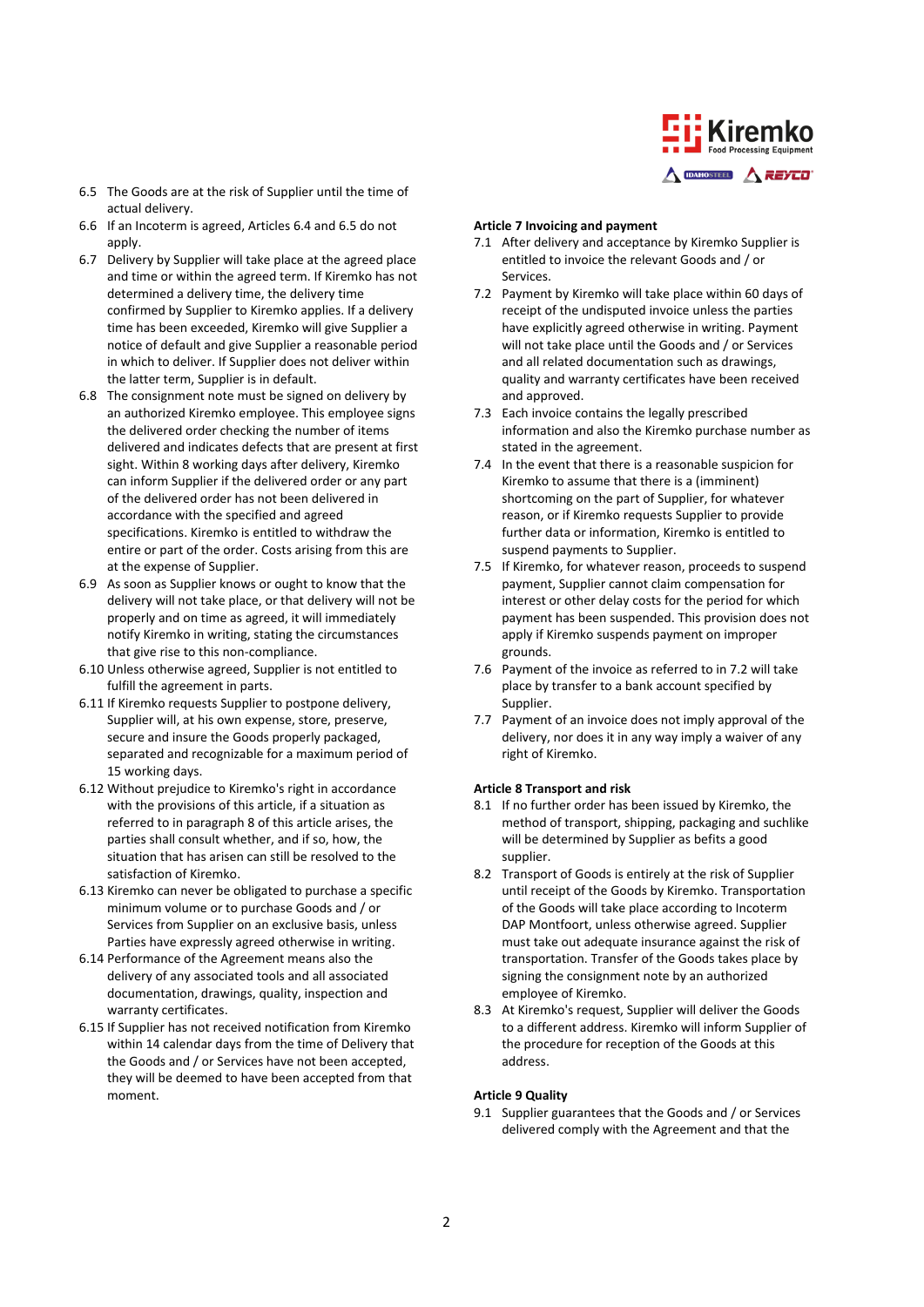

Goods and / or Services meet the conditions that have been agreed, are free from shortcomings, are suitable for the by Kiremko stated purpose and comply with legal requirements and (other) government regulations as well as safety and quality standards as they apply at the time of concluding and executing the Agreement.

- 9.2 If and as soon as Supplier becomes aware of a problem in the quality of the Goods and / or Services, he must immediately inform Kiremko in writing and provide Kiremko with all data, including date of production, quantity and the traceability of the Goods and / or Services and the possible (health) risks associated with the defective Goods and / or Services. In addition, Supplier will inform Kiremko about the actions already taken by Supplier and Supplier will draw up a proposal with corrective actions.
- 9.3 As long as the defective Goods and / or Services have not been repaired or replaced by Supplier and the lack is of an essential nature , Kiremko is entitled to suspend payment for these Goods and / or Services in whole or in part and / or to claim full compensation.
- 9.4 If, after consultation with Supplier, it must be reasonably assumed that Supplier cannot provide timely or properly repair or replacement , Kiremko has the right to carry out repair or replacement himself at the expense of Supplier or to have it carried out by a third party.
- 9.5 If, regardless of the results of any inspection or check, the Goods prove not to comply with the provisions of Article 9.1, all rights of Kiremko remain unaffected.
- 9.6 Kiremko will inform Supplier of the standards to which the Goods must comply and the certification that Supplier needs to have.

#### **Article 10 Warranty**

- 10.1 Unless otherwise agreed, a full warranty of at least 12 months and a maximum of 18 months applicable from the time of delivery, applies to the Goods and Services provided.
- 10.2 The warranty period commences at the moment that the Delivery is considered to be accepted, as determined in article 6.14 of these Purchase Conditions. If a Defect has arisen with regard to the defective Good, the warranty period (at least 12 months unless otherwise agreed) starts again from the moment that Supplier has repaired the defect or replaced the Good.
- 10.3 All Defects occurring during the warranty period will be fully repaired by Supplier free of charge and after first notification from Kiremko within a reasonable period determined by Kiremko. If the Defects are not repaired within the aforementioned period or if it must be assumed from facts or circumstances that this period is not going to be met, Kiremko is entitled to have these activities carried out by a third party at the

#### $\triangle$  DAHOSTERD  $\triangle$  REYCO'

expense and risk of Supplier without dismissing him of the warranty obligations entered into by him.

#### **Article 11 Inspection**

- 11.1 Kiremko is always entitled to inspect (or have inspected) Goods during production, processing and storage and after delivery.
- 11.2 At Kiremko's first request, Supplier will grant Kiremko or his representative access to the place where the production, processing or storage of the Goods (or parts thereof) takes place or is to take place. Supplier will cooperate in the inspection without charging any costs.
- 11.3 If an inspection as referred to in this article cannot take place at the intended time due to the actions of Supplier or if an inspection has to be repeated, the costs arising for Kiremko will be borne by Supplier.
- 11.4 In the event of rejection of (a part of) the Goods and / or Services supplied, Supplier will arrange for repair or replacement of (that part of) the Goods and / or Services within 5 working days.
- 11.5 If Supplier does not (timely) comply with the obligation referred to in the previous paragraph, Kiremko is entitled to purchase the necessary Goods and / or Services from a third party, or to take the necessary measures himself or have them taken by a third party for account and risk of Supplier.
- 11.6 If Supplier does not collect the rejected Goods within 5 working days, Kiremko has the right to return the Goods to Supplier at his expense.
- 11.7 The inspection of the Goods by Kiremko does not imply an acknowledgment that the Goods conform to the Agreement.

#### **Article 12 Confidentiality**

- 12.1 The Parties will observe strict confidentiality with regard to the (company) information and data provided by the other Party. The parties will not, directly or indirectly, in any way (orally, in writing, using social media, through other (electronic) means or otherwise) make information available to third parties, except insofar as it is permitted in the context of the Agreement, if the disclosure is made on the basis of a legal obligation to provide information or if the disclosure is made with the prior written consent of the other Party.
- 12.2 The Parties will save the Confidential Information with at least the same security level as the confidential information of the Party itself.
- 12.3 The Parties will only disclose the Confidential Information to their employees or corporations deployed by them insofar as this is necessary for the performance of the Agreement. The Parties will impose this obligation of confidentiality on persons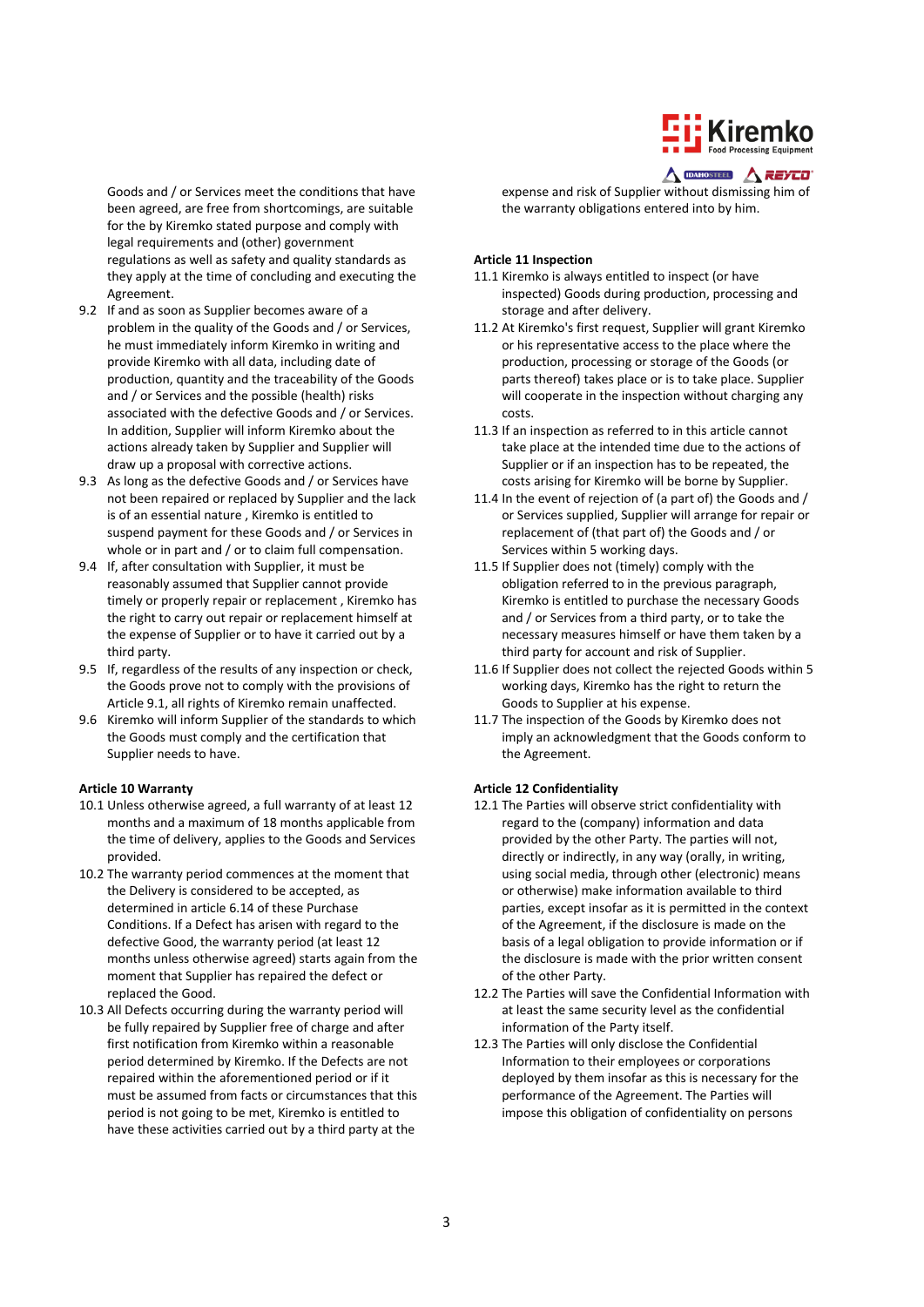

engaged by them in the performance of their obligations.

- 12.4 The Parties are not permitted, without the prior written consent of the other Party, to give any form of publicity to the performance of the Agreement and to maintain direct or indirect contact with the Parties' customers in connection therewith.
- 12.5 The confidentiality obligation will remain in force for a period of two years after termination of the Agreement, regardless of the ground of termination.
- 12.6 Violation of the confidentiality obligation by a Party and / or by its employees and / or corporations engaged by it constitutes a shortcoming in the fulfillment of the obligations under the Agreement towards the other Party.

#### **Article 13 Intellectual property**

- 13.1 Unless otherwise agreed in writing, Supplier retains the copyrights and all intellectual property rights of his offers, designs, images, drawings, models, test models, software and suchlike. Supplier hereby grants a nonexclusive unconditional, transferable, free and worldwide license to Kiremko to make use of the provided offers, designs, images, drawings, models, test models, software and suchlike.
- 13.2 If the work performed by Supplier in the context of the performance of the Agreement or in the precontractual request on behalf of Kiremko leads to the realization of the final result, these rights will, unless the Parties have explicitly agreed otherwise in writing, rest with Kiremko.
- 13.3 Supplier indemnifies Kiremko against claims from third parties regarding an (alleged) infringement of intellectual property rights of those third parties. At Kiremko's first request, Supplier shall assume the defense of any proceedings that may be instituted against Kiremko for infringement of the intellectual property rights of a third party. Supplier also indemnifies Kiremko against all damage and costs that it may be ordered to pay in such proceedings. In the event of an alleged infringement of the intellectual property right of a third party, Supplier will take all measures at his expense to prevent stagnation of Kiremko's business operations and to limit the costs and / or damage to be incurred by Kiremko as a result thereof.

#### **Artikel 14 Transfer and substitution**

- 14.1 Supplier is for execution of his obligations under the Agreement not allowed to substitute another person for him, in whole or in part, without the prior written consent of Kiremko.
- 14.2 If Kiremko grants permission for the provisions of 14.1, he has the right to attach conditions to the permission.
- $\triangle$  DAHOSTERD  $\triangle$  REYCO'
- 14.3 In the event that Kiremko has granted Supplier permission to engage a third party for the performance of his obligations, Kiremko may withdraw his permission if, in Kiremko's opinion, the third party does not comply in any way with what may be expected of the third party or other reasonable grounds. In that case, following the withdrawal of the permission, Supplier will carry out the obligations himself or have them performed by another third party approved in writing by Kiremko following the withdrawal of the permission.
- 14.4 In urgent cases and, in addition, if, after consultation with Supplier, it must reasonably be assumed that Supplier cannot or will not fulfill his obligations under the Agreement, or will not fulfill them timely and properly, Kiremko is authorized to require that Supplier has the Agreement performed at his expense and risk, outsourcing all or part of it to a third party or parties designated by Kiremko. This does not relieve Supplier of his obligations under the agreement.

#### **Article 15 Liability and insurance**

- 15.1 Supplier will be attributable to shortcomings towards Kiremko if the Goods and / or Services do not meet the qualifications and guarantees as described in Article 9, when Supplier is acting in a manner not befitting a good, careful, professional knowledgeable Supplier or after he has been given a written notice of default by Kiremko to rectify the shortcoming, if possible, within a reasonable period of time.
- 15.2 If Kiremko purchases Goods and / or Services for use in one of his projects and the Goods and / or Services show defects, Kiremko will not be liable for costs arising from this defect such as, but not limited to, damage, personal injury and consequential damages.
- 15.3 Kiremko is not liable for suffered damage or future damage incurred by Supplier, his personnel or third parties as a result of or in connection with the performance of the Agreement, including safety defects in the sense of product liability and working condition regulations in general and / or a defect in the delivery of Goods and / or Services and / or auxiliary means and / or any installation and / or assembly thereof, acts or omissions of Supplier, his personnel or those involved in the performance of the Agreement.
- 15.4 Supplier indemnifies Kiremko against claims from third parties, including compensation for damage on the basis of liability as referred to in 15.2 and 15.3 and will, at Kiremko's first request, reach a settlement with those third parties, or take legal action, instead of or jointly with Kiremko defenses - all this at the discretion of Kiremko - against claims as referred to above.
- 15.5 For the purposes of article 15.4, Kiremko personnel and employees are also regarded as third parties.